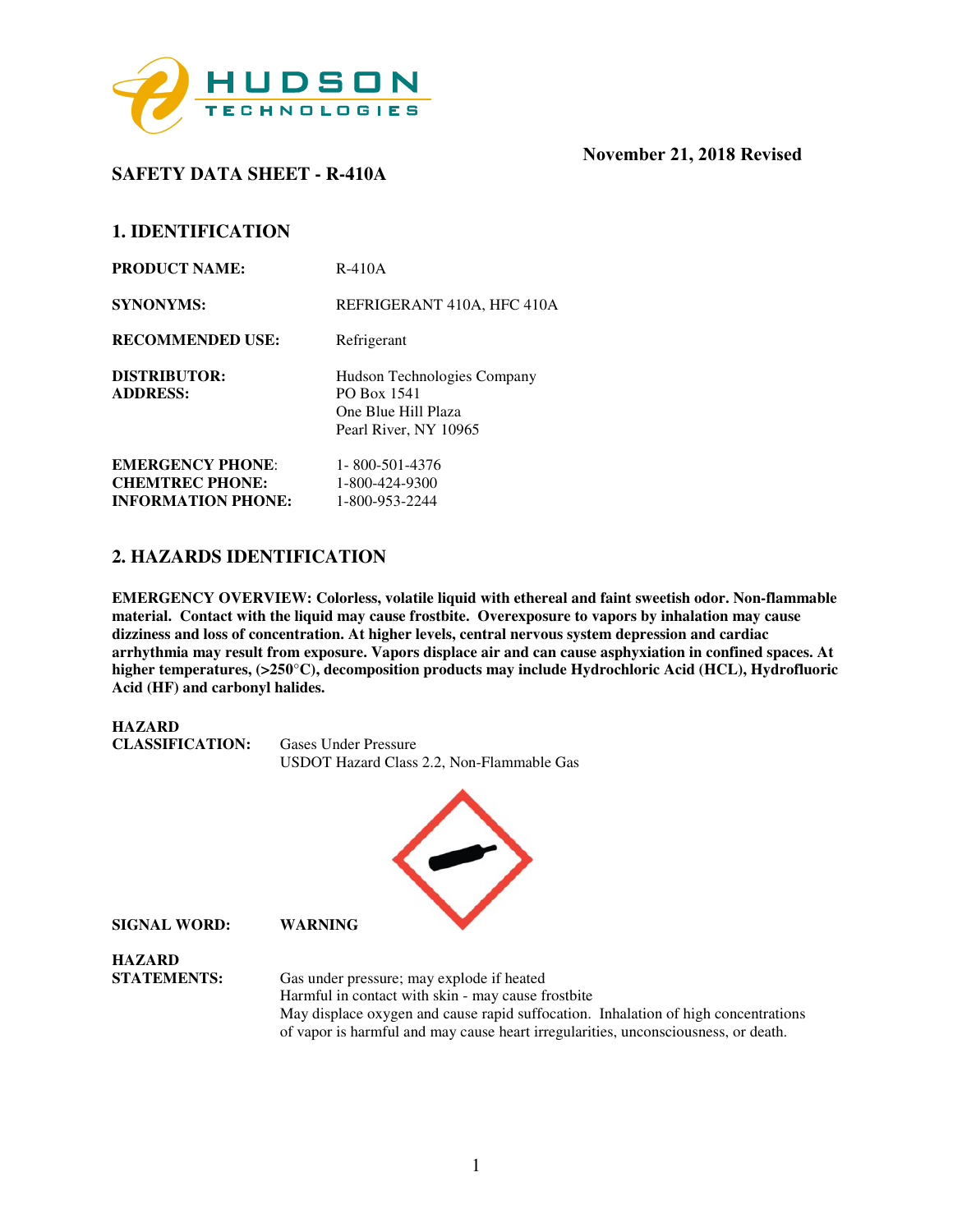

## **SAFETY DATA SHEET - R-410A**

#### **PRECAUTIONARY STATEMENTS**

- **PREVENTION:** Do not breathe vapors. Use only with adequate ventilation never in a closed space. Wear protective gloves. Wear eye protection.
- **RESPONSE:** If inhaled: Remove person to fresh air and keep comfortable for breathing. Immediately call a physician. If not breathing, give artificial respiration, preferably mouth to mouth. If breathing is difficult, give oxygen. Avoid stimulants. Do not give adrenalin If on skin: Wash with plenty of water (not hot water) or use other means to warm skin slowly. If in eyes: Rinse cautiously with water for several minutes. Remove contact lenses, if present and easy to do. Continue rinsing. Call a physician.
- **STORAGE:** Protect from sunlight. Store in well-ventilated place. Do not heat above 120°F (50°C). Do not store in damp areas.
- **DISPOSAL:** Comply with Federal, State and local regulations. Reclaim by distillation or remove to a permitted waste disposal facility

**CARCINOGENICITY:** Ingredients found on one of the OSHA designated carcinogen lists are listed below.

| <b>INGREDIENT NAME</b>                | NTP STATUS | <b>IARC STATUS</b> | <b>OSHA LIST</b> |
|---------------------------------------|------------|--------------------|------------------|
| No ingredients listed in this section |            |                    |                  |

#### **3. COMPOSITION / INFORMATION ON INGREDIENTS**

**PRODUCT NAME:** Refrigerant 410A

**SYNONYMS:** R-410A, REFRIGERANT 410A, HFC 410A

## **INGREDIENT NAME CAS NUMBER WEIGHT %**

| Ingredient Name             | CAS Number | %   |
|-----------------------------|------------|-----|
| Pentafluoroethane (HFC-125) | 354-33-6   | 50  |
| Difluoromethane (HFC-32)    | $75-10-5$  | 50. |

Trace impurities and additional material names not listed above may also appear in Section 15 toward the end of this Safety Data Sheet.

## **4. FIRST AID MEASURES**

**SKIN:** Promptly flush skin with water until all chemical is removed. If there is evidence of frostbite, bathe (do not rub) with lukewarm (not hot) water. If water is not available, cover with a clean, soft cloth or similar covering. Get medical attention if symptoms persist.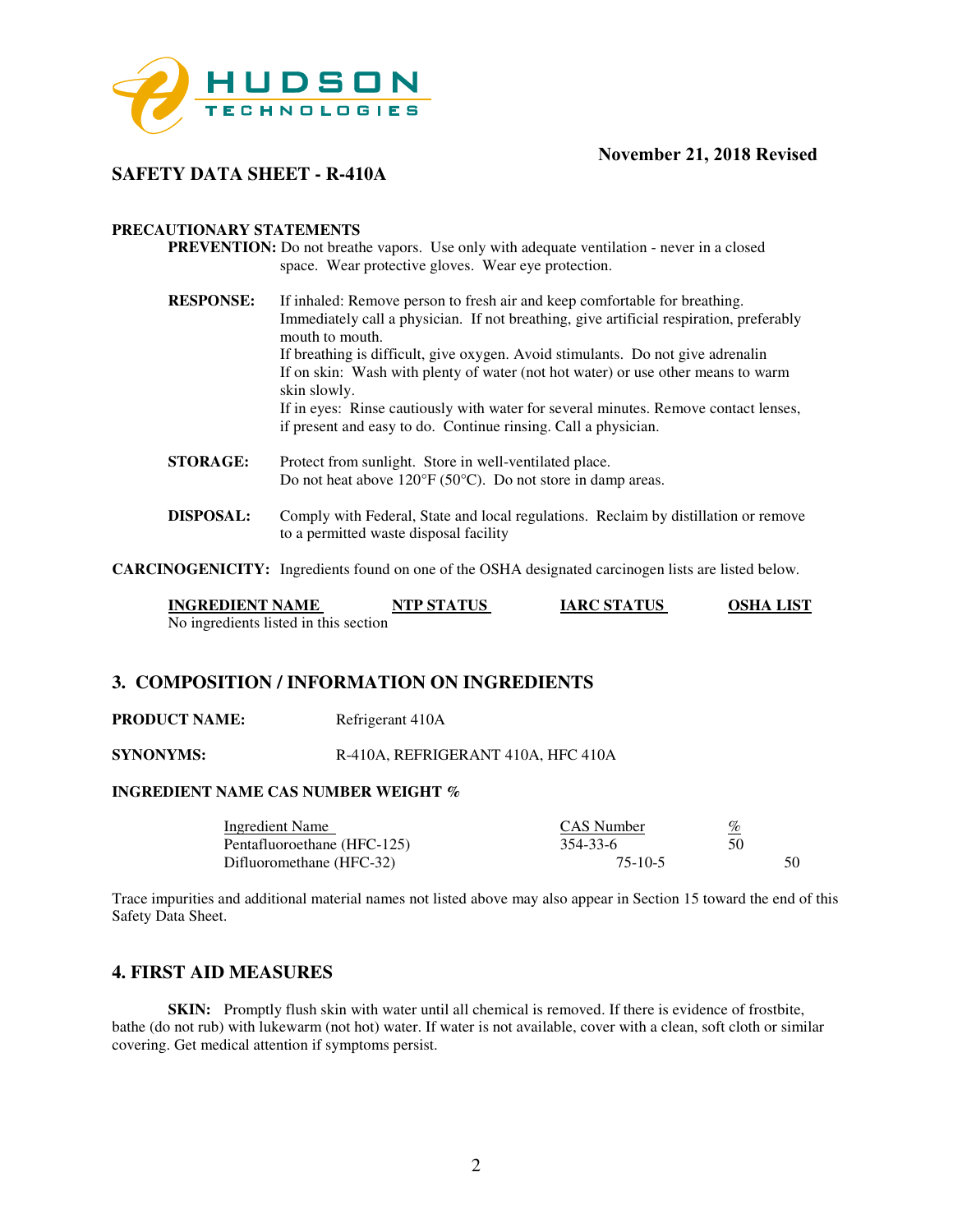

# **SAFETY DATA SHEET - R-410A**

**EYES:** Immediately flush eyes with large amounts of water for at least 15 minutes (in case of frostbite water should be lukewarm, not hot) lifting eyelids occasionally to facilitate irrigation. Get medical attention if symptoms persist.

**INHALATION:** Immediately remove to fresh air. If breathing has stopped, give artificial respiration. Use oxygen as required, provided a qualified operator is available. Get medical attention. Do not give epinephrine (adrenaline).

**INGESTION:** Ingestion is unlikely because of the physical properties and is not expected to be hazardous. In case of accidental ingestion, get medical attention. Do not induce vomiting unless instructed to do so by a physician.

**ADVICE TO PHYSICIAN:** Because of the possible disturbances of cardiac rhythm, catecholamine drugs, such as epinephrine, should be used with special caution and only in situations of emergency life support. Treatment of overexposure should be directed at the control of symptoms and the clinical conditions.

## **5. FIRE FIGHTING MEASURES**

#### **FLAMMABLE PROPERTIES**

**FLASH POINT:** No flash point<br> **FLASH POINT METHOD:** Not applicable **FLASH POINT METHOD: AUTOIGNITION TEMPERATURE:** not determined<br> **UPPER FLAME LIMIT** (volume % in air): None per ASTM E681 **UPPER FLAME LIMIT (volume % in air):** None per ASTM E681<br>**LOWER FLAME LIMIT (volume % in air):** None per ASTM E681 **LOWER FLAME LIMIT (volume % in air): FLAME PROPAGATION RATE (solids):** Not applicable **OSHA FLAMMABILITY CLASS:** Not applicable

#### **EXTINGUISHING MEDIA:**

Use any standard agent – choose the one most appropriate for type of surrounding fire (material itself is not flammable)

#### **UNUSUAL FIRE AND EXPLOSION HAZARDS:**

Cylinders may rupture under fire conditions. Decomposition may occur.

R-410A is not flammable in air at temperatures up to  $100^{\circ}$  C ( $212^{\circ}$  F) at atmospheric pressure. However, this material can become combustible when mixed with air at elevated pressure and/or temperature in the presence of an ignition sources. R-410A can also become combustible in an oxygen enriched environment. Contact with certain reactive metals may result in formation of explosive or exothermic reactions under specific conditions (e.g. very high temperatures and/or appropriate pressures).

#### **SPECIAL FIRE FIGHTING PRECAUTIONS/INSTRUCTIONS**:

In the event of fire, firefighters should wear self-contained, NIOSH-approved breathing apparatus for protection against possible toxic decomposition products. Proper eye and skin protection should be provided. Use water spray to keep fire-exposed cylinders/tanks cool.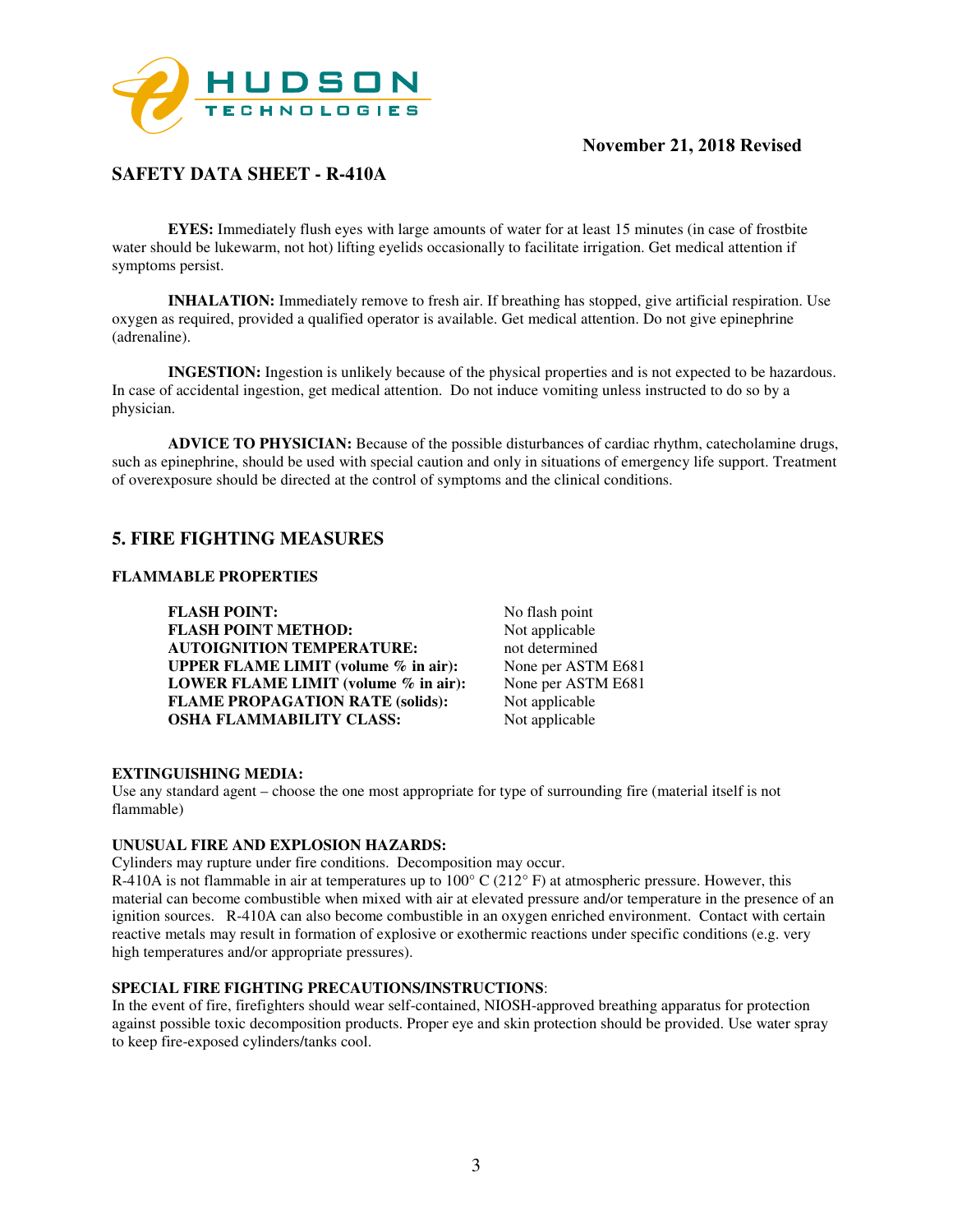

# **SAFETY DATA SHEET - R-410A**

# **6. ACCIDENTAL RELEASE MEASURES**

## **IN CASE OF SPILL OR OTHER RELEASE:**

(Always wear recommended personal protective equipment.)

Evacuate unprotected personnel. Protected personnel should remove ignition sources and shut off leak, if without risk, and provide ventilation. Use self-contained breathing apparatus (SCBA) for large spills or releases. Unprotected personnel should not return until air has been tested and determined safe, including low- lying areas.

#### **Spills and releases may have to be reported to Federal and/or local authorities. See Section 15 regarding reporting requirements.**

## **7. HANDLING AND STORAGE**

**NORMAL HANDLING:** Always wear recommended personal protective equipment. Avoid breathing vapors and liquid contact with eyes, skin or clothing. Do not puncture or drop cylinders, expose them to open flame or excessive heat. Use authorized cylinders only. Follow standard safety precautions for handling and use of compressed gas cylinders. R-410A should not be mixed with air above atmospheric pressure for leak testing or any other purpose.

#### **STORAGE RECOMMENDATIONS:**

Store in a cool, well-ventilated area of low fire risk and keep out of direct sunlight. Protect cylinder and its fittings from physical damage. Storage in subsurface locations should be avoided. Close valve tightly after use and when empty. Cylinder temperatures should not exceed  $52^{\circ}$  C (125° F).

## **8. EXPOSURE CONTROLS / PERSONAL PROTECTION**

**ENGINEERING CONTROLS:** Provide local ventilation at filling zones and areas where leakage is probable. Mechanical (general) ventilation may be adequate for other operating and storage areas.

#### **PERSONAL PROTECTIVE EQUIPMENT**

**SKIN PROTECTION:** Skin contact with refrigerant may cause frostbite. General work clothing and gloves (leather) should provide adequate protection. If prolonged contact with the liquid or gas is anticipated, insulated gloves constructed of PVA, neoprene or butyl rubber should be used. Any contaminated clothing should be promptly removed and washed before reuse.

**EYE PROTECTION:** For normal conditions, wear safety glasses. Where there is reasonable probability of liquid contact, wear chemical safety goggles.

**RESPIRATORY PROTECTION:** None generally required for adequately ventilated work situations. For accidental release or non-ventilated situations, or release into confined space, where the concentration may be above the PEL of 1,000 ppm, use a self-contained, NIOSH- approved breathing apparatus or supplied air respirator. For escape: use the former or a NIOSH-approved gas mask with organic vapor canister.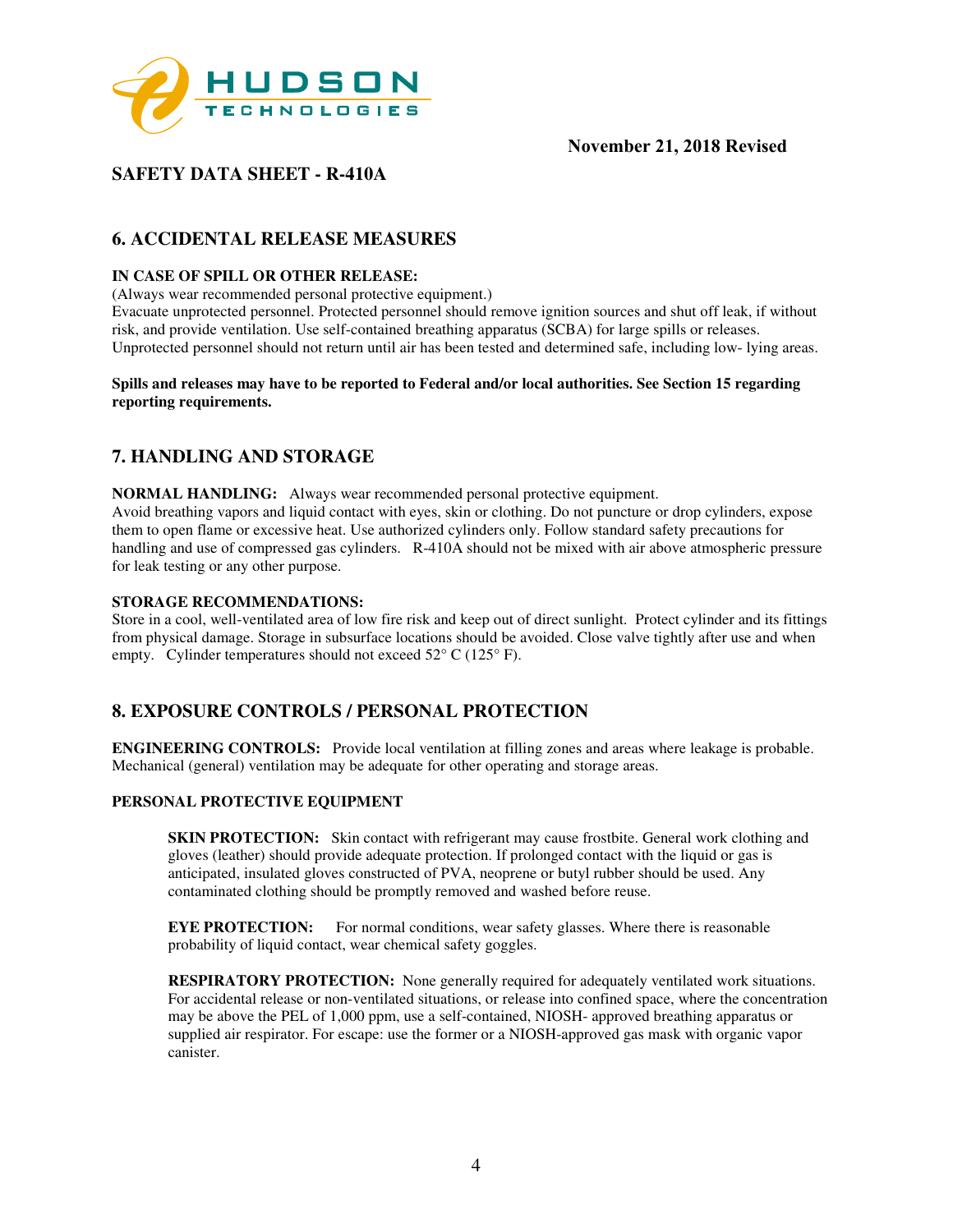

# **SAFETY DATA SHEET - R-410A**

**ADDITIONAL RECOMMENDATIONS:** Where contact with liquid is likely, such as in a spill or leak, impervious boots and clothing should be worn. High dose-level warning signs are recommended for areas of principle exposure. Provide eyewash stations and quick-drench shower facilities at convenient locations. For tank cleaning operations, see OSHA regulations, 29 CFR 1910.132 and 29 CFR 1910.133.

## **EXPOSURE GUIDELINES**

**INGREDIENT NAME ACGIH TLV OSHA PEL OTHER LIMIT** Pentafluoroethane None None \*1000 ppm TWA (8hr) Difluoromethane None None \*1000 ppm TWA (8hr)

\* = Workplace Environmental Exposure Level (AIHA)

## **OTHER EXPOSURE LIMITS FOR POTENTIAL DECOMPOSITION PRODUCTS:**

Hydrogen Fluoride: ACGIH TLV: 3 ppm ceiling

## **9. PHYSICAL AND CHEMICAL PROPERTIES**

| <b>APPEARANCE:</b>                                                            | Clear, colorless liquid and vapor                 |  |
|-------------------------------------------------------------------------------|---------------------------------------------------|--|
| PHYSICAL STATE:                                                               | Liquefied gas - gas at ambient temperatures       |  |
| <b>ODOR:</b>                                                                  | Faint ethereal odor                               |  |
| <b>SPECIFIC GRAVITY</b> (water $= 1.0$ ):                                     | 1.066 @ 25 $\rm ^{\circ}$ C (77 $\rm ^{\circ}$ F) |  |
| SOLUBILITY IN WATER (weight $\%$ ):                                           | Unknown                                           |  |
| $pH$ :                                                                        | Neutral                                           |  |
| <b>BOILING POINT:</b>                                                         | $-51.6$ °C ( $-60.8$ °F)                          |  |
| <b>FREEZING POINT:</b>                                                        | Not determined                                    |  |
| <b>VAPOR PRESSURE:</b>                                                        | 239.7 psia @ 25°C (77°F)                          |  |
| <b>FLASH POINT:</b>                                                           | Not applicable                                    |  |
| (Flash point method and additional flammability data are found in Section 5.) |                                                   |  |

# **10. STABILITY AND REACTIVITY**

# **NORMALLY STABLE (CONDITIONS TO AVOID):**

The product is stable.

Do not mix with oxygen or air above atmospheric pressure. Any source of high temperature, such as lighted cigarettes, flames, hot spots or welding may yield toxic and/or corrosive decomposition products.

#### **INCOMPATIBILITIES:**

Incompatible with active metals, strong alkali or alkaline earth metals – potassium, calcium, powdered aluminum, magnesium and zinc.

#### **HAZARDOUS DECOMPOSITION PRODUCTS:**

Thermal decomposition products include hydrogen fluoride, hydrogen chloride, carbon monoxide, carbon dioxide and chlorine, and possibly carbonyl halides. These materials are hazardous - toxic and irritating.

**HAZARDOUS POLYMERIZATION:** Will not occur.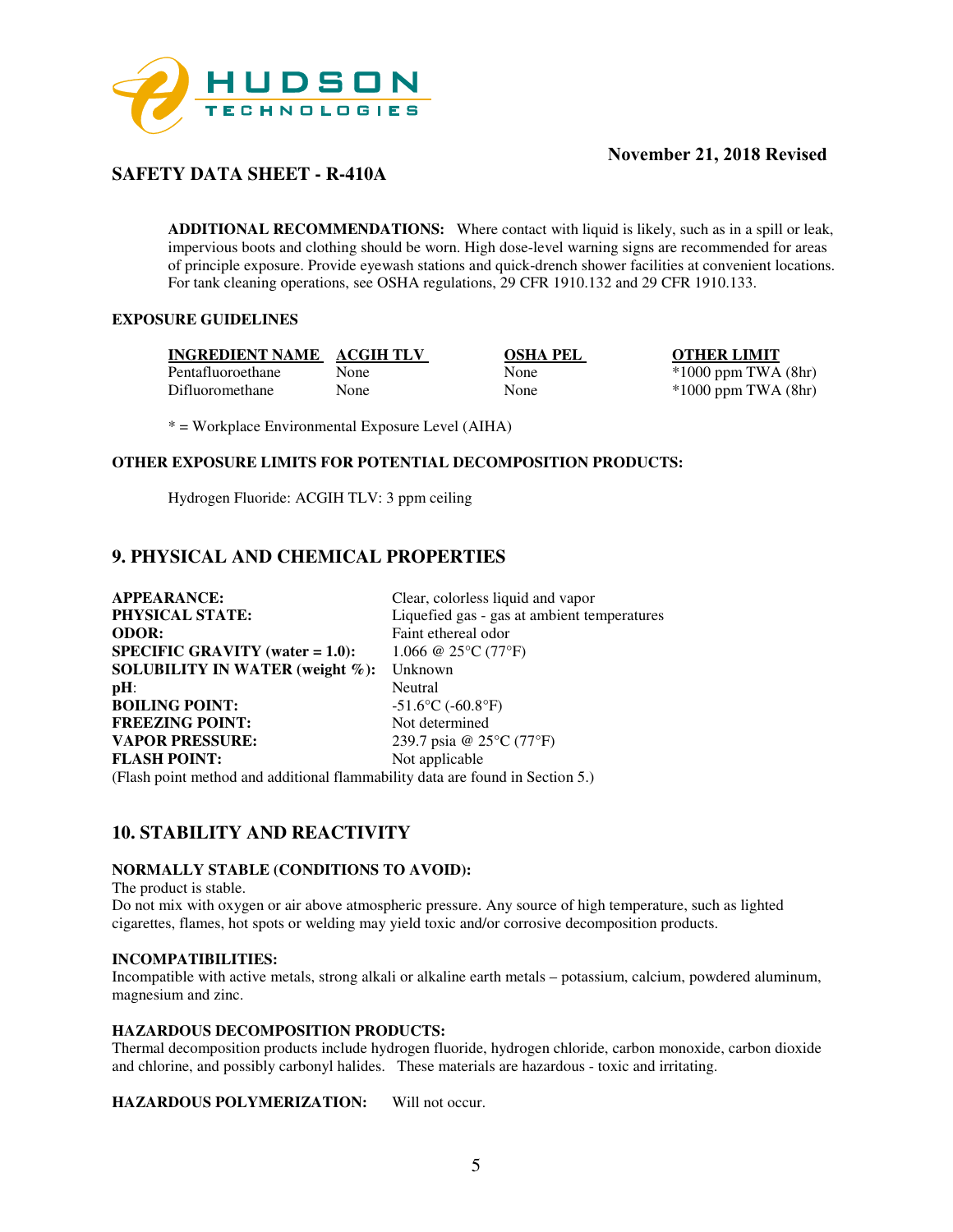

# **SAFETY DATA SHEET - R-410A**

# **11. TOXICOLOGICAL INFORMATION**

#### **IMMEDIATE (ACUTE) EFFECTS:**

HFC-32: LC50: 4 hr. (rat) - > 520,000 ppm / Cardiac Sensitization threshold (dog) 350,000 ppm HFC-125: LC50: 4 hr. (rat) - > 800,000 ppm / Cardiac Sensitization threshold (dog) 75,000 ppm

#### **DELAYED (SUBCHRONIC AND CHRONIC) EFFECTS:**

| $HFC-125$ : | Teratogenic NOEL (rat and rabbit) $-50,000$ ppm                              |
|-------------|------------------------------------------------------------------------------|
|             | Subchronic inhalation (rat) NOEL - $>50,000$ ppm / Chronic NOEL - 10,000 ppm |
| $HFC-32:$   | Teratogenic NOEL (rat and rabbit) $-50,000$ ppm                              |
|             | Subchronic inhalation NOEL (rat) $-$ > 50,000 ppm                            |

#### **OTHER DATA:**

HFC-125, HFC -32: Not active in four genetic studies Toxicity to reproduction: Did not show mutagenic or teratogenic effects in animal experiments

## **12. ECOLOGICAL INFORMATION**

**Degradability (BOD):** R-410A, and each of its components (Pentafluoroethane and Difluoromethane), is a gas at room temperature; therefore, it is unlikely to remain in water. **Environmental Stability:** R-410A, and each of its components (Pentafluoroethane and Difluoromethane), will mainly volatize from the atmosphere.

## **13. DISPOSAL CONSIDERATIONS**

**RCRA -** Not a hazardous waste.

#### **OTHER DISPOSAL CONSIDERATIONS:**

Disposal must comply with federal, state, and local disposal or discharge laws. R-410A is subject to U.S. Environmental Protection Agency Clean Air Act Regulations Section 608 in 40 CFR Part 82 regarding refrigerant recycling.

**The information offered here is for the product as shipped. Use and/or alterations to the product such as mixing with other materials may significantly change the characteristics of the material and alter the RCRA classification and the proper disposal method.** 

## **14. TRANSPORT INFORMATION**

|                             | <b>US DOT PROPER SHIPPING NAME:</b> Liquefied gas, n.o.s. (Pentafluoroethane and Difluoromethane) |
|-----------------------------|---------------------------------------------------------------------------------------------------|
| US DOT HAZARD CLASS:        | 2.2                                                                                               |
| US DOT ID NUMBER:           | UN3163                                                                                            |
| <b>PRIMARY LABEL:</b>       | Nonflammable gas                                                                                  |
| <b>SHIPPING CONTAINERS:</b> | Tank Cars, cylinders, ton tanks                                                                   |

For additional information on shipping regulations affecting this material, contact the information number found in Section 1.